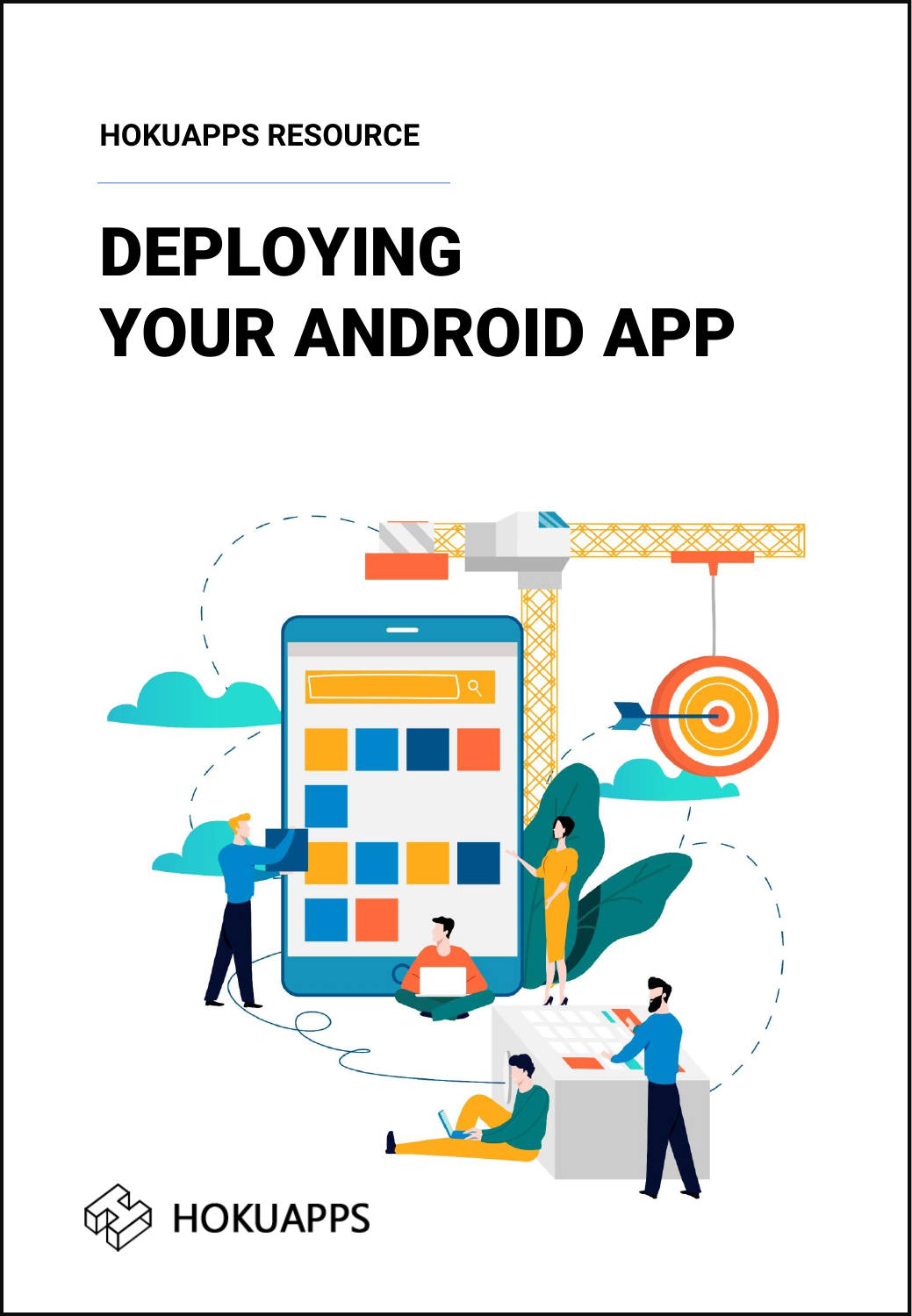

#### To deploy your Android application, you will need to complete the following steps.

#### **Before You Begin**

Creating a Google Play Developer account requires that you have a traditional Google account available. Make sure you have created a Google account for your organization, instead of using a personal one.

[\(https://accounts.google.com/SignUp](https://accounts.google.com/SignUp)).

1. Visit the Google Play Developer Console <https://play.google.com/apps/publish/signup/>

- **Log in** to the Google Account that will act as the Account Owner for your Developer Account. OR
- Or click on 'More Options' and Sign up for a Google account.

*Note:* During registration, you must accept Google Play Developer Distribution Agreement to continue. If your account has previously been in violation of this agreement, you cannot register as a Google Play Developer**.**

2. Read and agree to the Google Play Developer distribution agreement.

3. **Click the Continue** to payment button.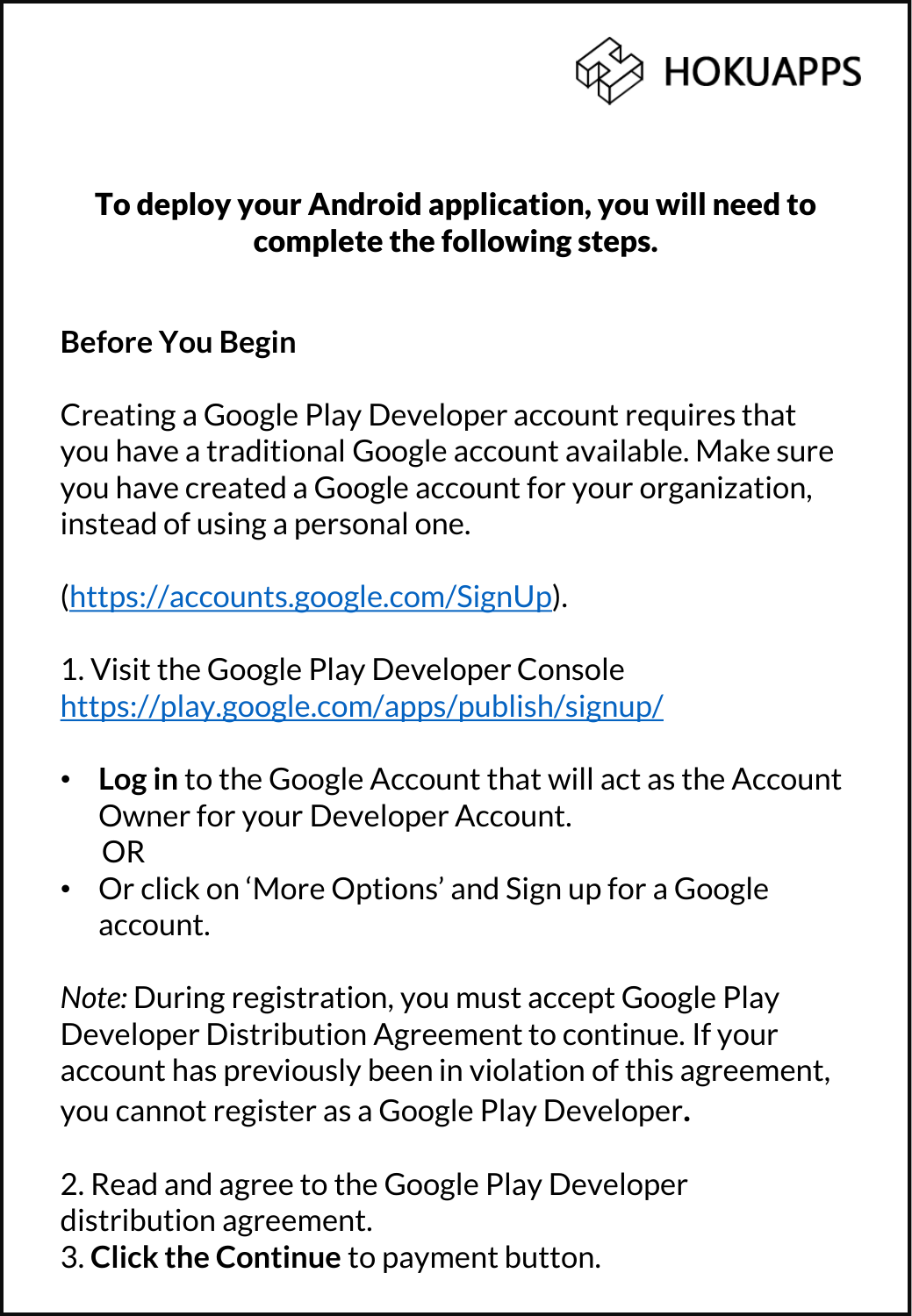| Sign-in with your Google<br>account                                                                                        | <b>Accept Developer</b><br>Agreement                                                                                                                                                                                                                                                                                                                             | Pay Registration<br>Fee | Complete your Account<br>details                             |                                               |
|----------------------------------------------------------------------------------------------------------------------------|------------------------------------------------------------------------------------------------------------------------------------------------------------------------------------------------------------------------------------------------------------------------------------------------------------------------------------------------------------------|-------------------------|--------------------------------------------------------------|-----------------------------------------------|
| You are signed in as                                                                                                       |                                                                                                                                                                                                                                                                                                                                                                  |                         |                                                              |                                               |
| anuja.hokuapps@gmail.com                                                                                                   | This is the Google account that will be associated with your Developer Console.<br>If you would like to use a different account, you can choose from the following options below. If you are an<br>organization, consider registering a new Google account rather than using a personal account.<br>SIGN IN WITH A DIFFERENT ACCOUNT CREATE A NEW GOOGLE ACCOUNT |                         |                                                              |                                               |
| Before you continue                                                                                                        |                                                                                                                                                                                                                                                                                                                                                                  |                         |                                                              |                                               |
|                                                                                                                            |                                                                                                                                                                                                                                                                                                                                                                  |                         |                                                              |                                               |
| È                                                                                                                          |                                                                                                                                                                                                                                                                                                                                                                  |                         |                                                              |                                               |
| Accept developer agreement                                                                                                 | <b>Review distribution countries</b>                                                                                                                                                                                                                                                                                                                             |                         | <b>Credit card</b>                                           |                                               |
| Read and agree to the Google Play<br>Developer distribution agreement.                                                     | Review the distribution countries where you can<br>distribute and sell applications. Learn more                                                                                                                                                                                                                                                                  |                         | Make sure you have your credit<br>card handy to pay the \$25 |                                               |
| I agree and I am willing to associate my<br>account registration with the Google Play<br>Developer distribution agreement. | If you are planning to sell apps or in-app<br>products, check if you can have a merchant<br>account in your country. Learn more                                                                                                                                                                                                                                  |                         | registration fee in the next step.                           |                                               |
|                                                                                                                            |                                                                                                                                                                                                                                                                                                                                                                  |                         | <b>CONTINUE TO PAYMENT</b>                                   | wate Windows<br>Settings to activate Windows. |
|                                                                                                                            | @ 2018 Google · Mobile App · Help · Site Terms · Privacy ·                                                                                                                                                                                                                                                                                                       |                         |                                                              |                                               |

#### 4. Pay the registration fee for your account and continue registration.

|                                                                                                  | $\times$    | This is the Google account that will be associated with your Developer Console.<br>Complete your purchase | ŧ                                  | otions below, If you are an<br>onal account.                                        |
|--------------------------------------------------------------------------------------------------|-------------|-----------------------------------------------------------------------------------------------------------|------------------------------------|-------------------------------------------------------------------------------------|
| anuja.hokuapps@gmail.com                                                                         | Google Play | Developer Registration Fee                                                                                | \$25.00                            | NT                                                                                  |
| Before you continue                                                                              | A           | Add credit or debit card                                                                                  |                                    |                                                                                     |
| Ë                                                                                                | $\#$        | Card number                                                                                               | <b>Discever DEE</b><br><b>VISA</b> | F                                                                                   |
| Accept developer agreen                                                                          |             | MM / YY<br>CVC<br>Cardholder name                                                                         |                                    | dit card                                                                            |
| Read and agree to the Google<br>Developer distribution agreem-<br>I agree and I am willing to as |             | Anuja Patil                                                                                               |                                    | sure you have your credit<br>handy to pay the \$25<br>tration fee in the next step. |
| account registration with the God<br>Developer distribution agreement                            | 0           | Billing address<br>By continuing, you create a Google Payments account and agree to Terms of Service -    |                                    |                                                                                     |
|                                                                                                  |             | Buyer (India) and Privacy Notice.                                                                         | <b>PAY</b>                         | <b>CONTINUE TO PAYMENT</b>                                                          |